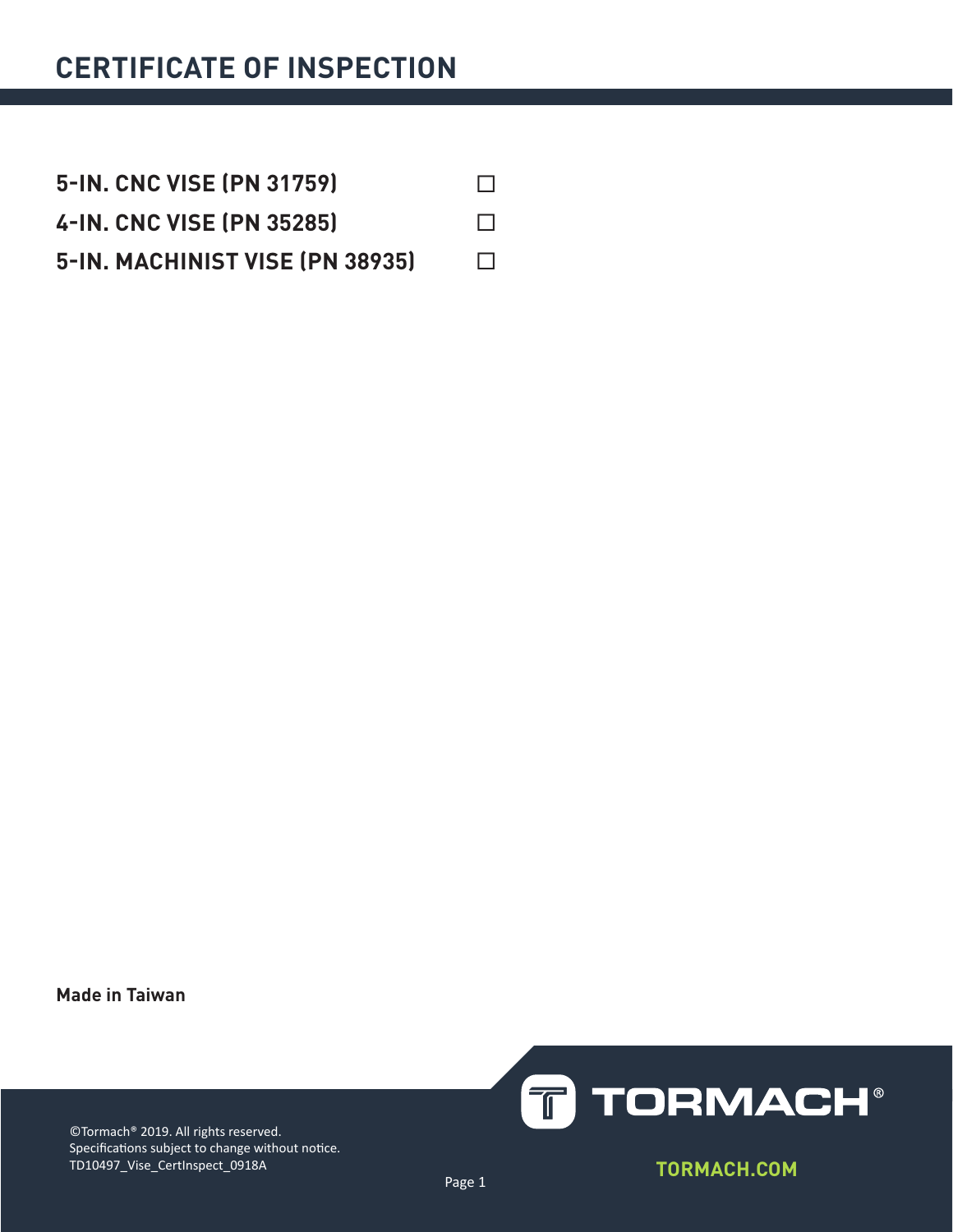#### **Part A: Certification**

#### **Machinery Certification**

| <b>Title</b> | Seal or Signature <sup>1</sup> | <b>Date</b> |
|--------------|--------------------------------|-------------|
| Inspector    |                                |             |

<sup>1</sup>The above signatures certify this machine has passed all precision-inspection requirements and is approved for delivery. See attached inspection documentation.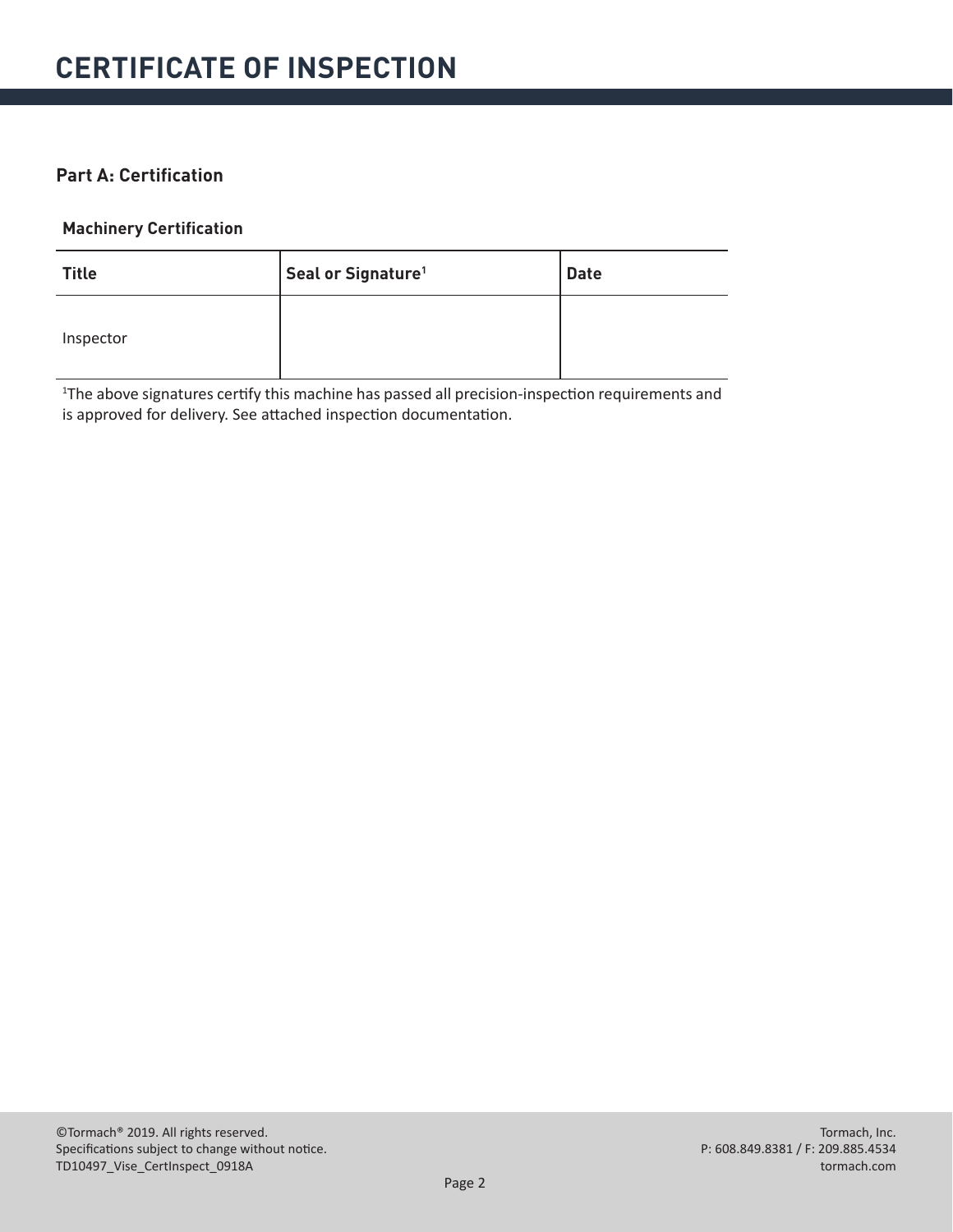### **Part B: Quality Detail**

#### **QA 1: Precision Inspection**

| No.            | <b>Inspection Sketch</b> | <b>Inspection Item</b>                                    | <b>Allowable Error</b><br>(mm/100 mm) | <b>Actual</b><br>(mm/100 mm) |
|----------------|--------------------------|-----------------------------------------------------------|---------------------------------------|------------------------------|
| $\mathbf 1$    |                          | Bed height.                                               | $X = 0.01$<br>$Y = 0.01$              |                              |
| $\overline{2}$ | 田<br>□                   | Perpindicularity of fixed jaw<br>plate (short dimension). | 0 to 0.03                             |                              |
| $\mathsf 3$    |                          | Perpindicularity of fixed jaw<br>plate (long dimension).  | 0 to 0.03                             |                              |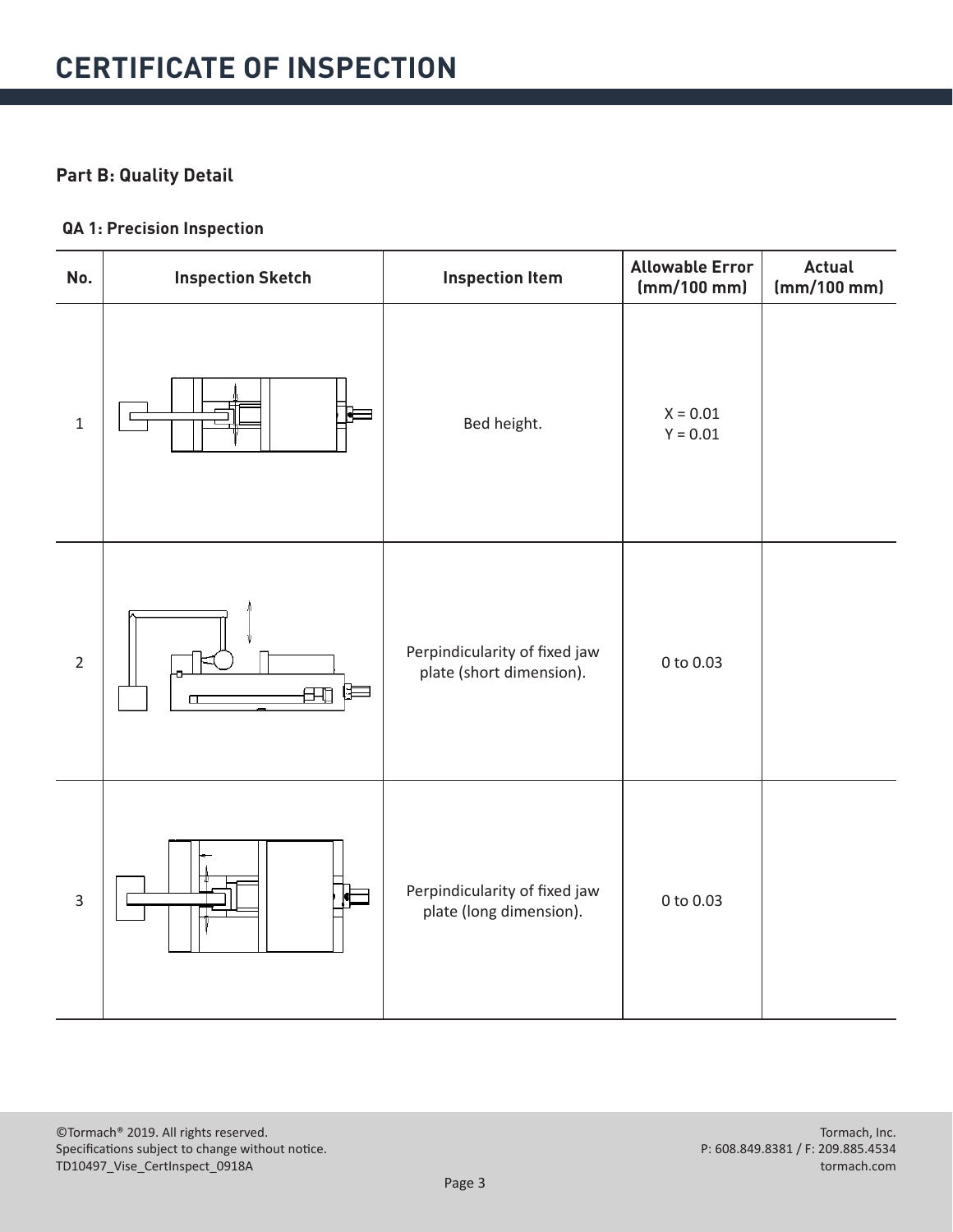#### **QA 2a: Parts List**

|                |                     |                | 5-in. CNC Vise | 4-in. CNC Vise | 5-in. Machinist Vise |
|----------------|---------------------|----------------|----------------|----------------|----------------------|
|                |                     |                | PN 31759       | PN 35285       | PN 38935             |
| No.            | <b>Name</b>         | Quantity       | <b>PN</b>      | <b>PN</b>      | <b>PN</b>            |
| $\mathbf{1}$   | Vise Body           | $\mathbf{1}$   | $\ast$         | $\ast$         | $\ast$               |
| $\overline{2}$ | Fixed Jaw           | $\mathbf{1}$   | $\ast$         | $\ast$         | $\ast$               |
| 3              | Slider              | $\mathbf{1}$   | $\ast$         | $\ast$         | $\ast$               |
| $\overline{4}$ | Vise Nut            | $\mathbf{1}$   | 37918          | 37921          | 39117                |
| 5              | Jaw Plate           | $\overline{2}$ | $\ast$         | $\ast$         | $\ast$               |
| 6              | Connecting Column   | $\mathbf{1}$   | $\ast$         | $\ast$         | $\ast$               |
| $\overline{7}$ | Main Screw          | $\mathbf{1}$   | $\ast$         | $\ast$         | $\ast$               |
| 8              | Screw               | $\overline{3}$ | $\ast$         | $\ast$         | $\ast$               |
| 9              | <b>Bearing</b>      | $\mathbf{1}$   | $\ast$         | $\ast$         | $\ast$               |
| 10             | Set Screw           | $\mathbf{1}$   | $\ast$         | $\ast$         | $\ast$               |
| 11             | Semi-Sphere Segment | $\mathbf{1}$   | $\ast$         | $\ast$         | $\ast$               |
| 12             | Fixed Jaw Set Screw | $\overline{2}$ | $\ast$         | $\ast$         | $\ast$               |
| 13             | Jaw Plate Set Screw | 4              | 37922          | 37923          | 39118                |
| 14             | Set Nut             | $\mathbf{1}$   | $\ast$         | $\ast$         | $\ast$               |
| N/A            | Clamp Kit           | $\mathbf{1}$   | 37924          | 37925          | 38936                |

\*For replacement parts, contact Tormach Technical Support (info@tormach.com) for more information.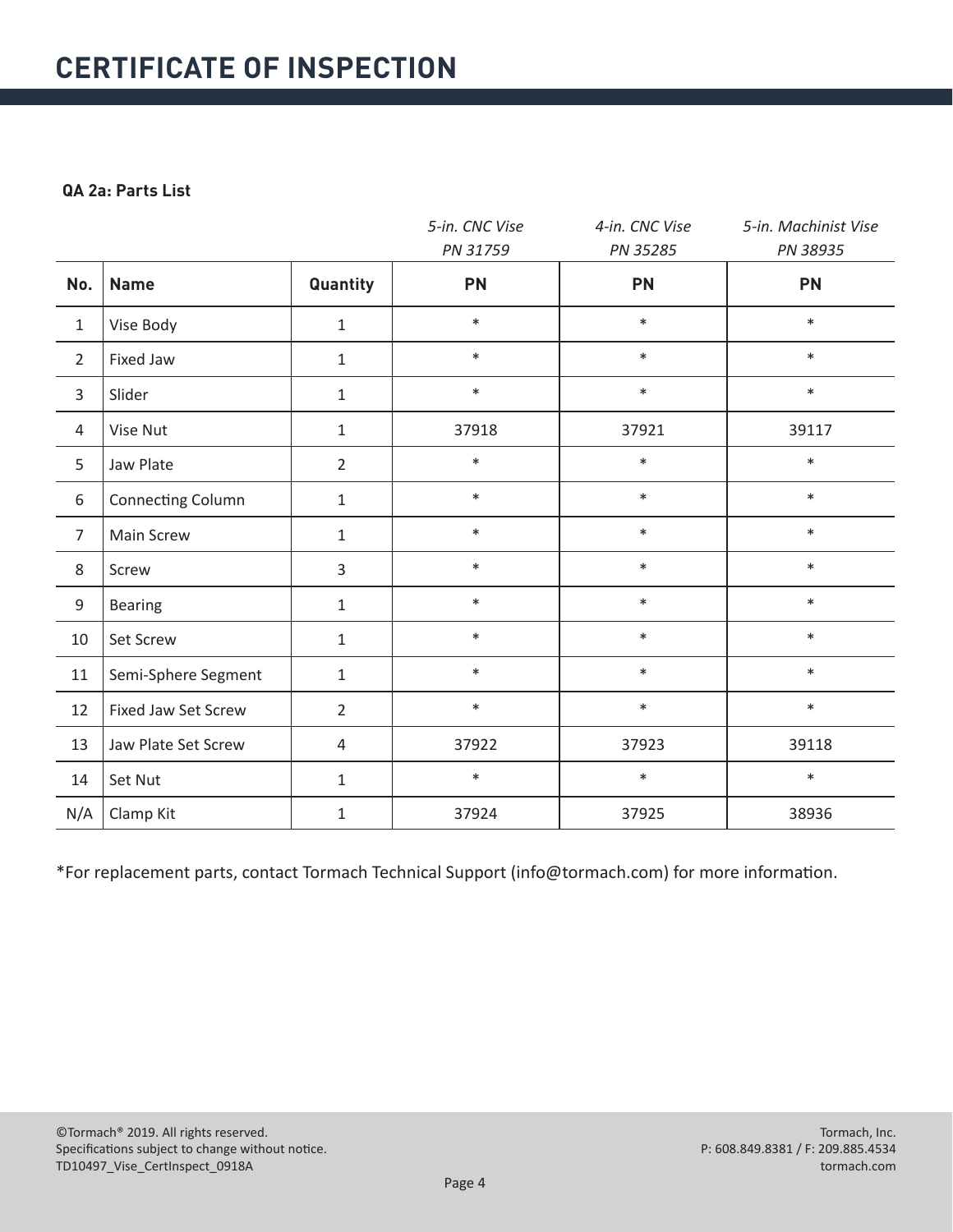**QA 2b: Exploded View 4- and 5-in. CNC Vise**